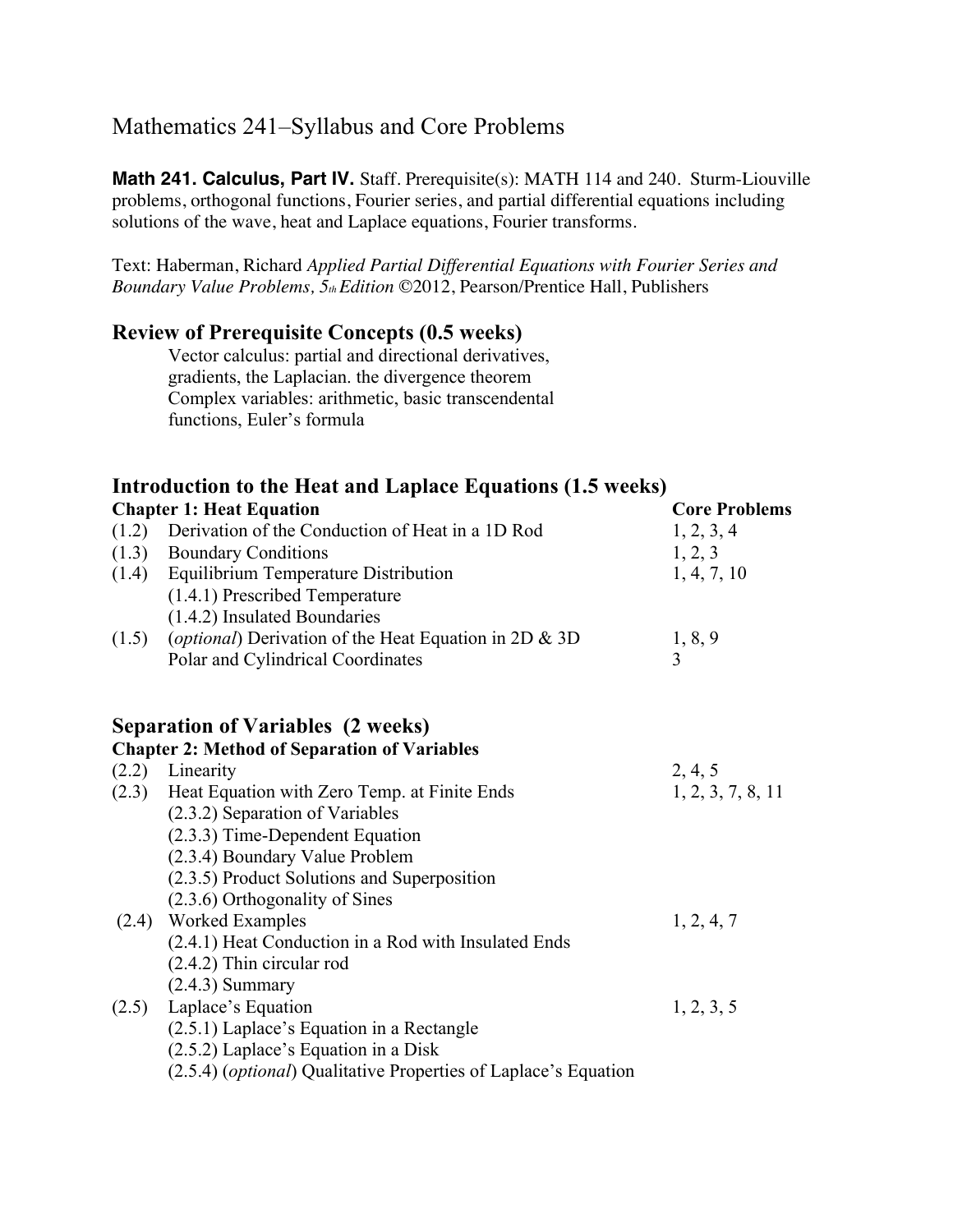|                | <b>Theoretical Issues Concerning Fourier Series (1 week)</b><br><b>Chapter 3: Fourier Series</b>                                         |                  |
|----------------|------------------------------------------------------------------------------------------------------------------------------------------|------------------|
| (3.2)<br>(3.3) | Convergence Theorem for Fourier Series<br>Fourier Cosine and Sine Series<br>(3.3.1) Fourier Sine Series<br>(3.3.2) Fourier Cosine Series | 1, 2<br>1, 2, 18 |
|                | (3.3.3) Combined Sine and Cosine Series<br>$(3.3.4)$ Continuity                                                                          |                  |
| (3.4)          | (optional) Term-by-Term Differentiation of Fourier Series                                                                                | 1, 5, 6          |
| (3.5)<br>(3.6) | (optional) Term-by-Term Integration of Fourier Series<br>Complex Form of Fourier Series                                                  | 2, 4<br>1, 2     |
|                | Introduction to the Wave Equation (1 week)                                                                                               |                  |
| (4.2)          | <b>Chapter 4: Wave Equation: Vibrating String and Membrane</b><br>Derivation of a Vertically Vibrating String                            | 1, 5             |
|                | (4.3) <i>(optional)</i> Boundary Conditions                                                                                              | 1, 2             |
|                | (4.4) Vibrating String with Fixed Ends                                                                                                   | 1, 2, 3, 9, 10   |
|                | (4.5) Vibrating Membrane                                                                                                                 |                  |
|                | Sturm-Liouville Theory (1 week)<br><b>Chapter 5: Sturm-Liouville Eigenvalue Problems</b>                                                 |                  |
| (5.3)          | Sturm-Liouville Eigenvalue Problems                                                                                                      | 2, 5, 6          |
|                | (5.3.1) General Classification                                                                                                           |                  |
|                | (5.3.2) Regular Sturm-Liouville Eigenvalue Problem                                                                                       |                  |
|                | (5.3.3) Example and Illustration of Theorems                                                                                             |                  |
|                | (5.4) Worked Example: Heat Flow in a Nonuniform Rod                                                                                      | 2, 3             |
|                | <b>PDEs in Higher Dimensions (2.5 weeks)</b><br><b>Supplementary Topic: Power Series Solutions of ODEs and the Method of Frobenius</b>   |                  |
|                | <b>Chapter 7: Higher Dimensional PDEs</b>                                                                                                |                  |
| (7.2)          | Separation of the Time Variable                                                                                                          |                  |
|                | (7.2.1) Vibrating Membrane: Any Shape                                                                                                    |                  |
|                | (7.2.2) Heat Conduction: Any Region                                                                                                      |                  |
| (7.3)          | $(7.2.3)$ Summary<br>Vibrating Rectangular Membrane                                                                                      |                  |
| (7.4)          | Statements and Illustrations of Theorems for the Eigenvalue                                                                              | 1, 2, 4, 5       |
|                | Problem $\nabla^2 \phi + \lambda \phi = 0$                                                                                               |                  |
| (7.7)          | <b>Vibrating Circular Membrane and Bessel Functions</b>                                                                                  | 1, 2, 6, 10      |
|                | (7.7.2) Separation of Variables                                                                                                          |                  |
|                | (7.7.3) Eigenvalue Problems (One Dimensional)                                                                                            |                  |
|                | (7.7.4) Bessel's Differential Equation                                                                                                   |                  |
|                | (7.7.5) Singular Points and Bessel's Differential Equation                                                                               |                  |
|                | (7.7.6) Bessel Functions and Their Asymptotic Properties                                                                                 |                  |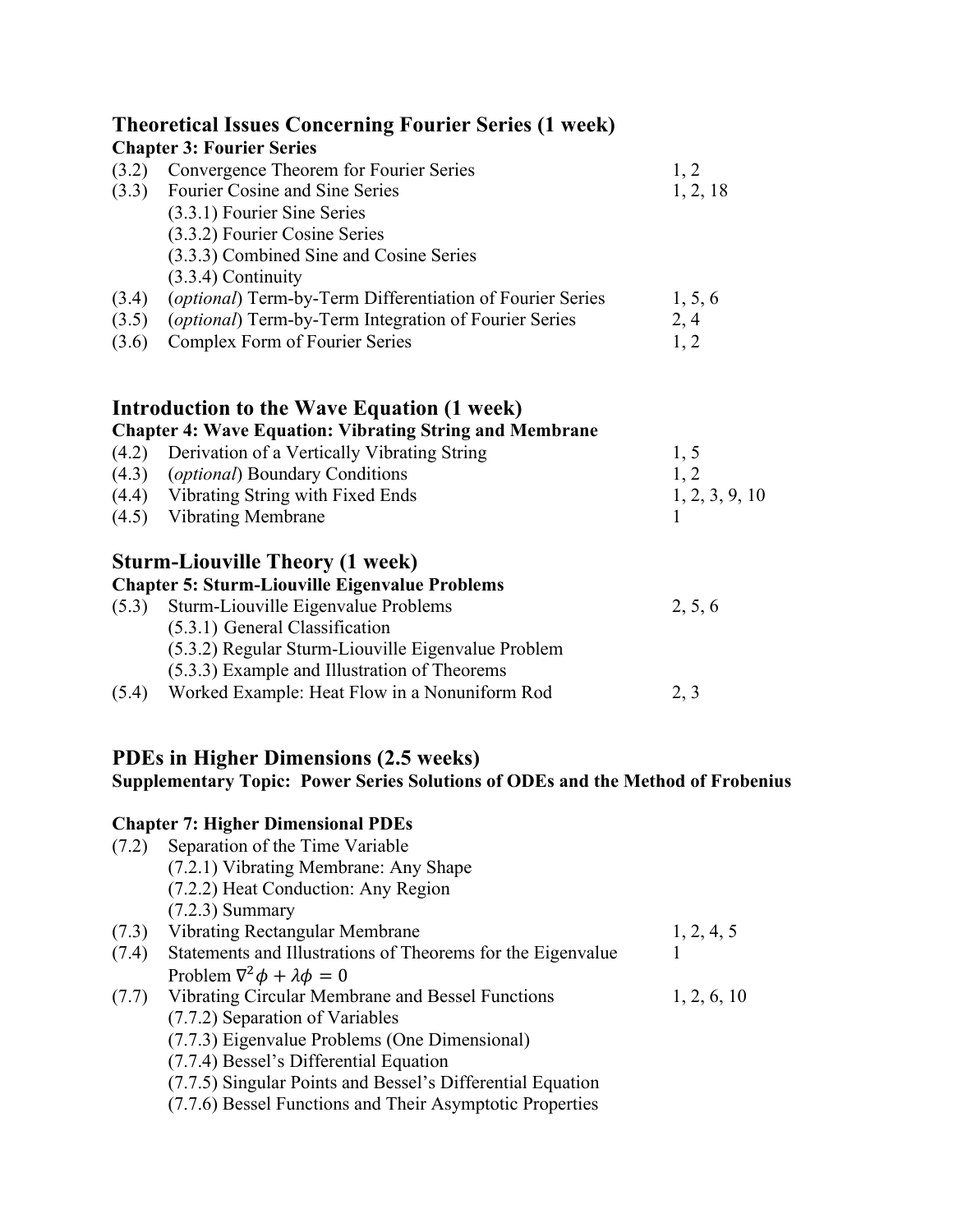|       | (7.7.7) Eigenvalue Problem Involving Bessel Functions           |             |
|-------|-----------------------------------------------------------------|-------------|
|       | (7.7.8) Initial Value Problem for a Vibrating Circular Membrane |             |
| (7.8) | <i>(optional)</i> More on Bessel Functions                      | 1, 2, 5, 11 |
| (7.9) | Laplace's Equation on a Circular Cylinder                       | 2, 3        |
|       | (7.9.2) Separation of Variables                                 |             |
|       | (7.9.3) Zero Temperature on the Sides, Bottom, and Top          |             |
|       | (7.9.4) Zero Temperature on the Top and Bottom                  |             |
|       | (7.9.5) ( <i>optional</i> ) Modified Bessel Functions           |             |
|       | (7.10) Spherical Problems and Legendre Polynomials              | 1, 2, 10    |
|       | (7.10.2) Separation of Variables and 1D Eigenvalue Problems     |             |
|       | (7.10.3) Associated Legendre Functions and Legendre Polynomials |             |
|       | (7.10.4) Radial Eigenvalue Problems                             |             |
|       | (7.10.5) Product Solutions, Modes of Vibration, and the IVP     |             |
|       | (7.10.6) Laplace's Equation Inside a Spherical Cavity           |             |
|       |                                                                 |             |

#### **Nonhomogeneous Source Terms and Boundary Conditions (1.5 weeks) Chapter 8: Nonhomogeneous Problems**

| (8.2) Heat Flow with Nonhomogeneous Conditions                     | 1, 3, 4    |
|--------------------------------------------------------------------|------------|
| (8.3) Method of Eigenfunction Expansion, Differentiation of Series | 1, 2, 3, 6 |
| (8.5) <i>(optional)</i> Forced Vibrating Membranes and Resonance   | 1, 2, 3    |
| $(8.6)$ Poisson's Equation                                         | 1, 3, 6    |

### **The Fourier Transform (1 week)**

| <b>Chapter 10: Infinite Domain Problems</b>                    |                  |
|----------------------------------------------------------------|------------------|
| (10.2) Heat Equation on an Infinite Domain                     | 1, 2             |
| (10.3) Fourier Transform Pair                                  | 1, 2, 6, 7       |
| (10.3.1) Motivation from the Fourier Series Identity           |                  |
| $(10.3.2)$ Fourier Transform                                   |                  |
| (10.3.3) Inverse Fourier Transform of a Gaussian               |                  |
| (10.4) Fourier Transform and the Heat Equation                 | 3, 4, 7(a), 7(b) |
| $(10.4.1)$ Heat Equation                                       |                  |
| $(10.4.2)$ Transforms of Derivatives                           |                  |
| $(10.4.3)$ Convolution Theorem                                 |                  |
| (10.6) Worked Examples Using Transforms                        | 3, 9, 18         |
| (10.6.1) One-Dimensional Wave Equation on an Infinite Interval |                  |
| $(10.6.3)$ Laplace's Equation in a Half-Plane                  |                  |
| $(10.6.5)$ Heat Equation in a Plane                            |                  |
|                                                                |                  |

## **Numerical Solutions of PDEs (***optional***, 1 week)**

**Chapter 6: Finite Difference Numerical Methods for PDEs**

|  | (6.2) Finite Differences and Truncated Taylor Series | 1, 5, 7  |
|--|------------------------------------------------------|----------|
|  | $(6.3)$ Heat Equation                                | 1, 5, 16 |
|  | $(6.3.1)$ Heat Equation                              |          |